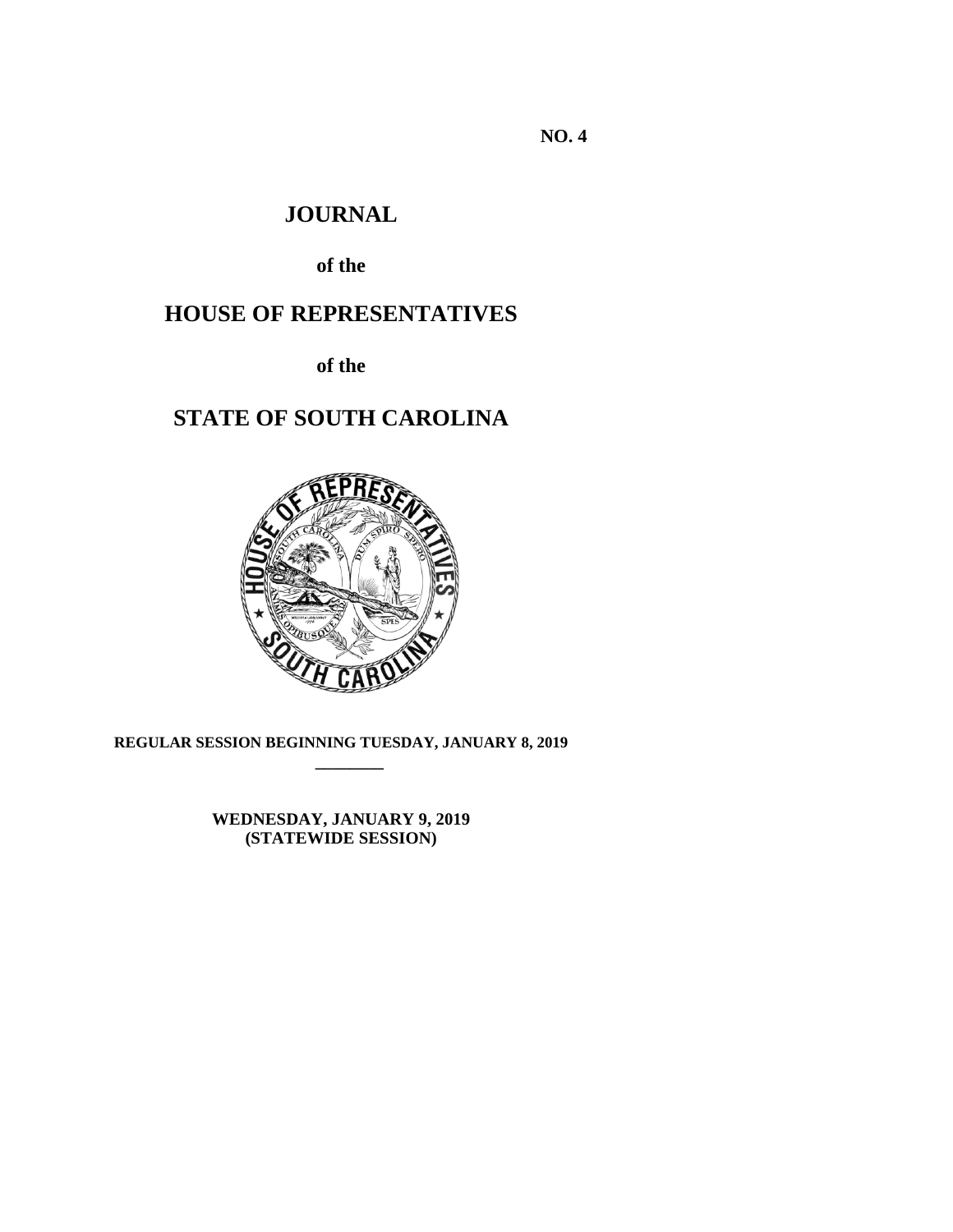# **Wednesday, January 9, 2019 (Statewide Session)**

Indicates Matter Stricken Indicates New Matter

The House assembled at 10:30 a.m.

Deliberations were opened with prayer by Rev. Charles E. Seastrunk, Jr., as follows:

Our thought for today is from Joshua 1:9: "Be strong and courageous, for the Lord your God is with you wherever you go."

Let us pray. God, teach us to be strong and courageous in You, as we do the work required of us. God, we understand everything is not smooth or nice or peaceful. Help us to remember to be strong and courageous as we know You are with us wherever we go. Bestow Your blessings upon these Representatives and staff as we continue to do the tasks set before us. Bless our defenders of freedom and first responders, as they protect us. We pray for our Nation, President, State, Governor, Speaker, staff and all who lead us and all who labor in this vineyard. Heal the wounds, those seen and those hidden, of our brave warriors, who suffer and sacrifice for our freedom. Lord, in Your mercy, hear our prayers. Amen.

Pursuant to Rule 6.3, the House of Representatives was led in the Pledge of Allegiance to the Flag of the United States of America by the SPEAKER *PRO TEMPORE*.

After corrections to the Journal of the proceedings of yesterday, the SPEAKER *PRO TEMPORE* ordered it confirmed.

# **MOTION ADOPTED**

Rep. FINLAY moved that when the House adjourns, it adjourn in memory of former Representative Thomas Moffatt Burriss, Sr., which was agreed to.

#### **HOUSE RESOLUTION**

The following was introduced:

H. 3474 -- Rep. Bernstein: A HOUSE RESOLUTION TO EXTEND THE PRIVILEGE OF THE FLOOR OF THE SOUTH CAROLINA HOUSE OF REPRESENTATIVES TO THE HAMMOND SCHOOL BOYS VARSITY SOCCER TEAM, COACHES, AND SCHOOL OFFICIALS, AT A DATE AND TIME TO BE DETERMINED BY

1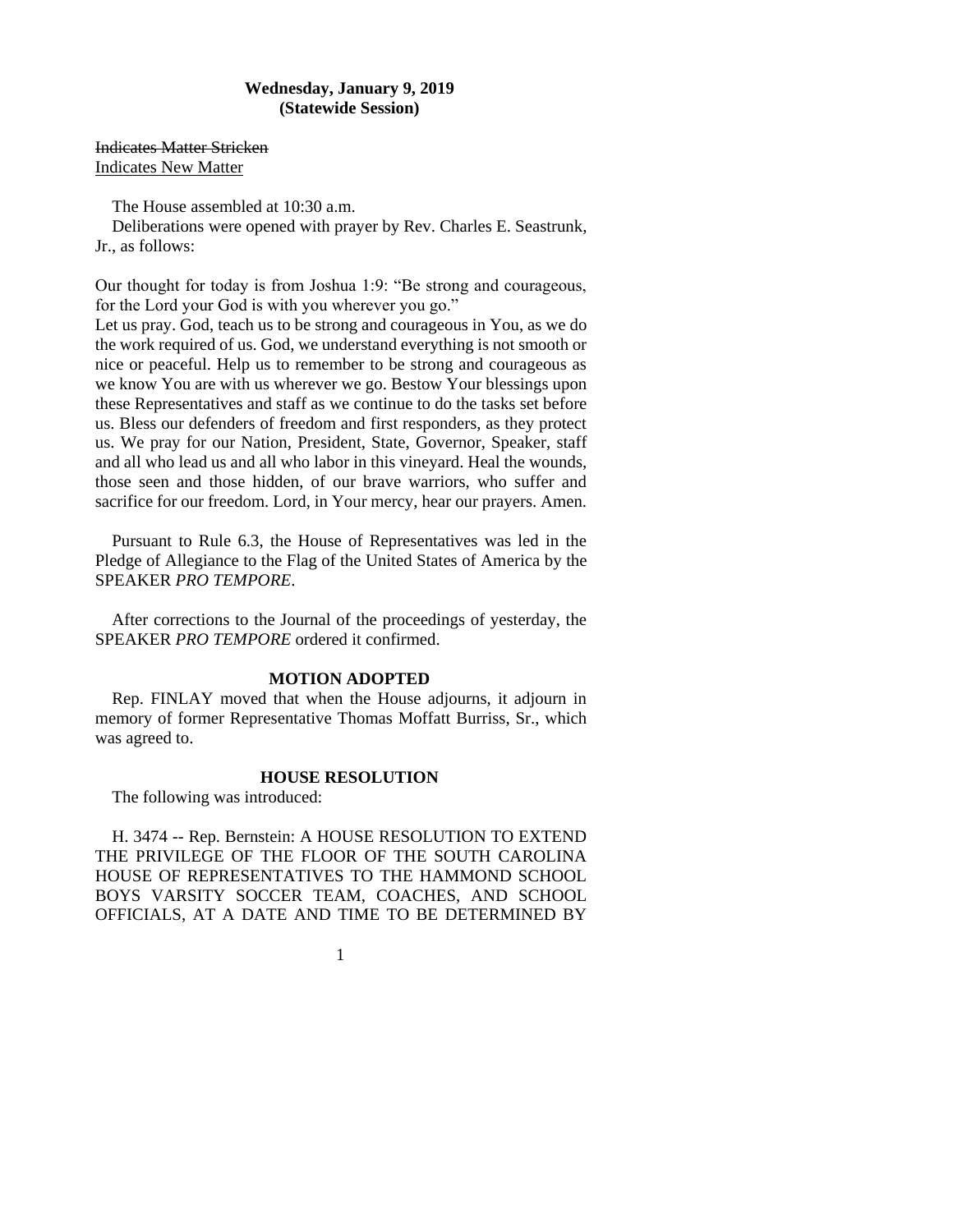THE SPEAKER, FOR THE PURPOSE OF RECOGNIZING AND COMMENDING THEM ON THEIR OUTSTANDING SEASON AND FOR CAPTURING THE 2018 SOUTH CAROLINA INDEPENDENT SCHOOL ASSOCIATION CLASS 3A STATE CHAMPIONSHIP TITLE.

The Resolution was adopted.

#### **HOUSE RESOLUTION**

The following was introduced:

H. 3475 -- Rep. Finlay: A HOUSE RESOLUTION TO EXTEND THE PRIVILEGE OF THE FLOOR OF THE SOUTH CAROLINA HOUSE OF REPRESENTATIVES TO THE HAMMOND SCHOOL EQUESTRIAN HUNT SEAT TEAM AND WESTERN EQUESTRIAN TEAM, THEIR COACHES, AND SCHOOL OFFICIALS, AT A DATE AND TIME TO BE DETERMINED BY THE SPEAKER, FOR THE PURPOSE OF BEING RECOGNIZED AND COMMENDED FOR CAPTURING THEIR RESPECTIVE 2018 SOUTH CAROLINA INDEPENDENT SCHOOL ASSOCIATION STATE CHAMPIONSHIP TITLES.

The Resolution was adopted.

#### **HOUSE RESOLUTION**

The following was introduced:

H. 3476 -- Reps. Collins, Alexander, Allison, Anderson, Atkinson, Bailey, Bales, Ballentine, Bamberg, Bannister, Bennett, Bernstein, Blackwell, Bradley, Brawley, Brown, Bryant, Burns, Calhoon, Caskey, Chellis, Chumley, Clary, Clemmons, Clyburn, Cobb-Hunter, Cogswell, B. Cox, W. Cox, Crawford, Daning, Davis, Dillard, Elliott, Erickson, Felder, Finlay, Forrest, Forrester, Fry, Funderburk, Gagnon, Garvin, Gilliam, Gilliard, Govan, Hardee, Hart, Hayes, Henderson-Myers, Henegan, Herbkersman, Hewitt, Hill, Hiott, Hixon, Hosey, Howard, Huggins, Hyde, Jefferson, Johnson, Jordan, Kimmons, King, Kirby, Ligon, Loftis, Long, Lowe, Lucas, Mace, Mack, Magnuson, Martin, McCoy, McCravy, McDaniel, McGinnis, McKnight, Moore, Morgan, D. C. Moss, V. S. Moss, Murphy, B. Newton, W. Newton, Norrell, Ott, Parks, Pendarvis, Pope, Ridgeway, Rivers, Robinson, Rose, Rutherford, Sandifer, Simmons, Simrill, G. M. Smith, G. R. Smith, Sottile, Spires,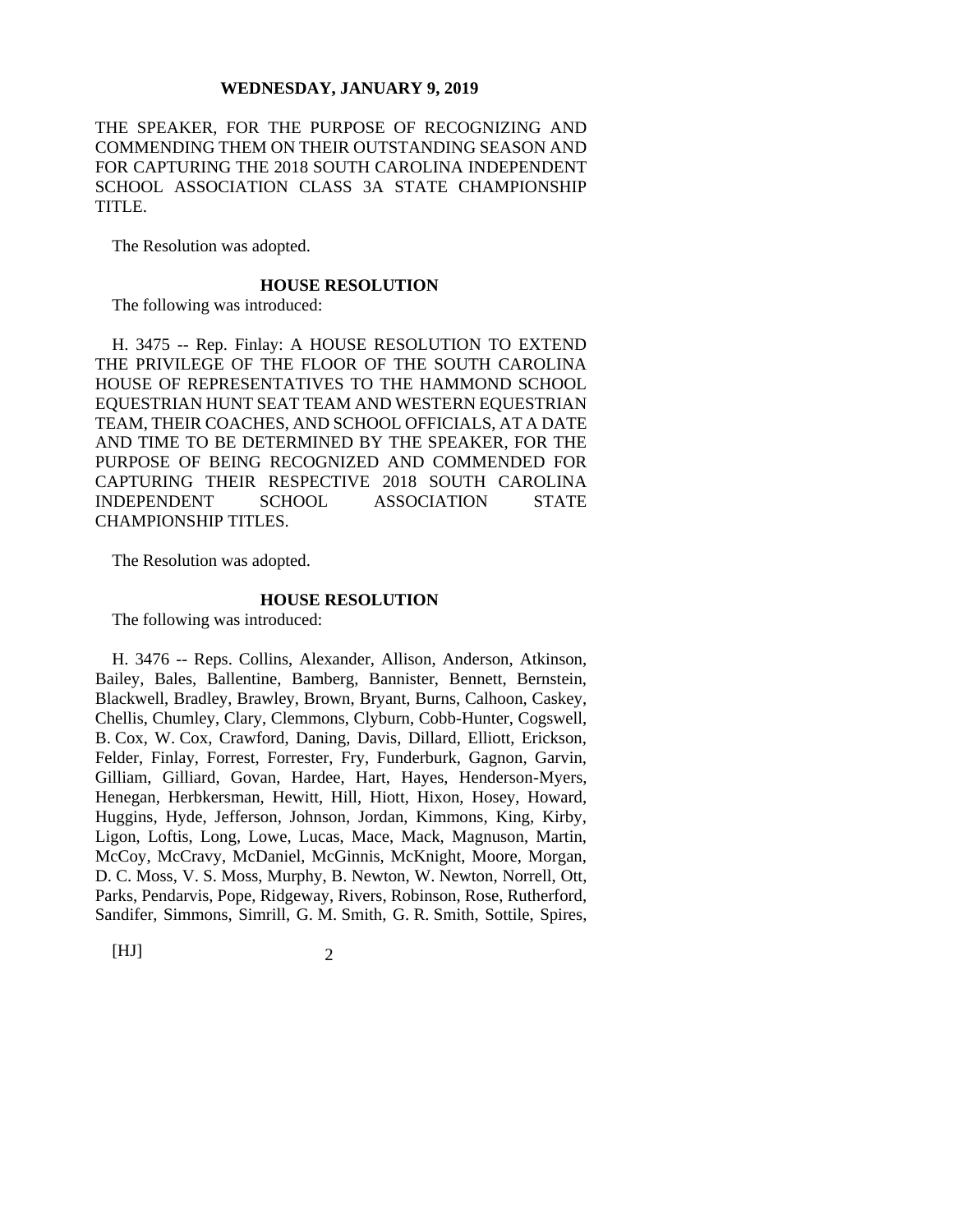Stavrinakis, Stringer, Tallon, Taylor, Thayer, Thigpen, Toole, Trantham, Weeks, West, Wheeler, White, Whitmire, R. Williams, S. Williams, Willis, Wooten, Young and Yow: A HOUSE RESOLUTION TO SALUTE THE EASLEY HIGH SCHOOL MARCHING BAND, BAND DIRECTORS, AND SCHOOL OFFICIALS FOR A SENSATIONAL SEASON AND TO CONGRATULATE THEM ON WINNING THE 2018 SOUTH CAROLINA BAND DIRECTORS ASSOCIATION CLASS AAAA STATE CHAMPIONSHIP TITLE.

The Resolution was adopted.

#### **HOUSE RESOLUTION**

The following was introduced:

H. 3477 -- Rep. Collins: A HOUSE RESOLUTION TO EXTEND THE PRIVILEGE OF THE FLOOR OF THE SOUTH CAROLINA HOUSE OF REPRESENTATIVES TO THE EASLEY HIGH SCHOOL MARCHING BAND, BAND DIRECTORS, AND SCHOOL OFFICIALS, AT A DATE AND TIME TO BE DETERMINED BY THE SPEAKER, FOR THE PURPOSE OF BEING RECOGNIZED AND COMMENDED FOR WINNING THE 2018 SOUTH CAROLINA BAND DIRECTORS ASSOCIATION CLASS AAAA STATE CHAMPIONSHIP TITLE.

The Resolution was adopted.

## **HOUSE RESOLUTION**

The following was introduced:

H. 3478 -- Reps. King and McDaniel: A HOUSE RESOLUTION TO HONOR SOUTH CAROLINA NATIVE SON DONNIE MCCLURKIN, WORLD-RENOWNED GOSPEL SINGER, COMPOSER, RADIO HOST, AND MINISTER OF THE GOSPEL, AND TO RECOGNIZE HIM FOR HIS STRONG SUPPORT OF THE CHESTER COMMUNITY.

The Resolution was adopted.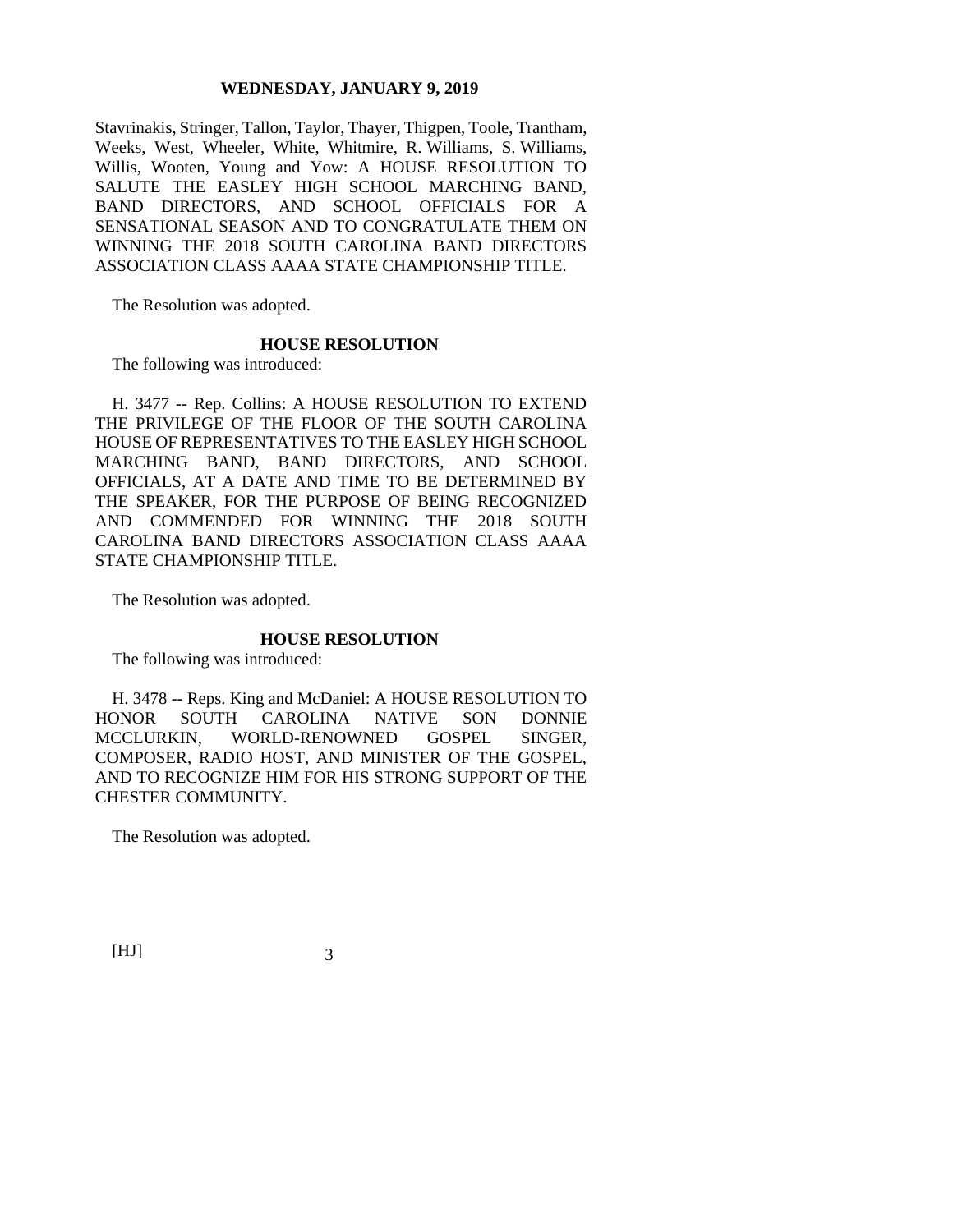# **HOUSE RESOLUTION**

The following was introduced:

H. 3479 -- Reps. King and Brawley: A HOUSE RESOLUTION TO RECOGNIZE AND HONOR THE FELLAS, INC., OF ROCK HILL FOR THE ORGANIZATION'S STRONG SUPPORT OF YOUNG PEOPLE IN THE ROCK HILL COMMUNITY AND TO THANK THE FELLAS FOR ENABLING THESE YOUNG MEN AND WOMEN TO TRAVEL THE PATH TO ADULTHOOD WITH A SENSE OF PRIDE AND ACCOMPLISHMENT.

The Resolution was adopted.

# **HOUSE RESOLUTION**

The following was introduced:

H. 3482 -- Reps. Clemmons, Crawford, Fry, Hardee, Bailey, Johnson, Hewitt, McGinnis, Alexander, Allison, Anderson, Atkinson, Bales, Ballentine, Bamberg, Bannister, Bennett, Bernstein, Blackwell, Bradley, Brawley, Brown, Bryant, Burns, Calhoon, Caskey, Chellis, Chumley, Clary, Clyburn, Cobb-Hunter, Cogswell, Collins, B. Cox, W. Cox, Daning, Davis, Dillard, Elliott, Erickson, Felder, Finlay, Forrest, Forrester, Funderburk, Gagnon, Garvin, Gilliam, Gilliard, Govan, Hart, Hayes, Henderson-Myers, Henegan, Herbkersman, Hill, Hiott, Hixon, Hosey, Howard, Huggins, Hyde, Jefferson, Jordan, Kimmons, King, Kirby, Ligon, Loftis, Long, Lowe, Lucas, Mace, Mack, Magnuson, Martin, McCoy, McCravy, McDaniel, McKnight, Moore, Morgan, D. C. Moss, V. S. Moss, Murphy, B. Newton, W. Newton, Norrell, Ott, Parks, Pendarvis, Pope, Ridgeway, Rivers, Robinson, Rose, Rutherford, Sandifer, Simmons, Simrill, G. M. Smith, G. R. Smith, Sottile, Spires, Stavrinakis, Stringer, Tallon, Taylor, Thayer, Thigpen, Toole, Trantham, Weeks, West, Wheeler, White, Whitmire, R. Williams, S. Williams, Willis, Wooten, Young and Yow: A HOUSE RESOLUTION TO HONOR THE MYRTLE BEACH HIGH SCHOOL FOOTBALL TEAM AND COACHES ON THEIR IMPRESSIVE WIN OF THE 2018 CLASS AAAA STATE CHAMPIONSHIP.

The Resolution was adopted.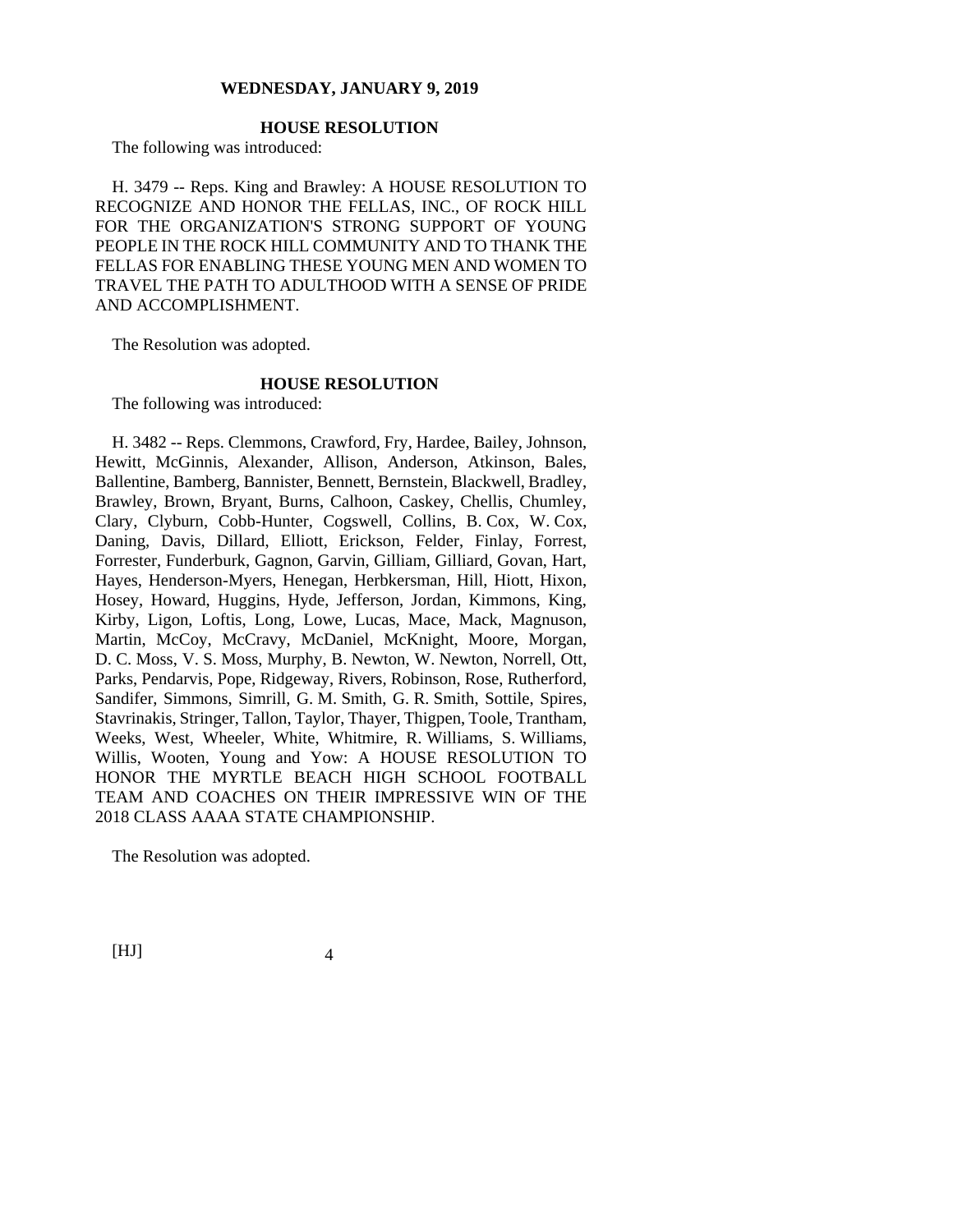# **CONCURRENT RESOLUTION**

The following was introduced:

H. 3480 -- Reps. Huggins, Alexander, Allison, Anderson, Atkinson, Bailey, Bales, Ballentine, Bamberg, Bannister, Bennett, Bernstein, Blackwell, Bradley, Brawley, Brown, Bryant, Burns, Calhoon, Caskey, Chellis, Chumley, Clary, Clemmons, Clyburn, Cobb-Hunter, Cogswell, Collins, B. Cox, W. Cox, Crawford, Daning, Davis, Dillard, Elliott, Erickson, Felder, Finlay, Forrest, Forrester, Fry, Funderburk, Gagnon, Garvin, Gilliam, Gilliard, Govan, Hardee, Hart, Hayes, Henderson-Myers, Henegan, Herbkersman, Hewitt, Hill, Hiott, Hixon, Hosey, Howard, Hyde, Jefferson, Johnson, Jordan, Kimmons, King, Kirby, Ligon, Loftis, Long, Lowe, Lucas, Mace, Mack, Magnuson, Martin, McCoy, McCravy, McDaniel, McGinnis, McKnight, Moore, Morgan, D. C. Moss, V. S. Moss, Murphy, B. Newton, W. Newton, Norrell, Ott, Parks, Pendarvis, Pope, Ridgeway, Rivers, Robinson, Rose, Rutherford, Sandifer, Simmons, Simrill, G. M. Smith, G. R. Smith, Sottile, Spires, Stavrinakis, Stringer, Tallon, Taylor, Thayer, Thigpen, Toole, Trantham, Weeks, West, Wheeler, White, Whitmire, R. Williams, S. Williams, Willis, Wooten, Young and Yow: A CONCURRENT RESOLUTION TO HONOR JAMES HENRY "JIM" MILLS ON HIS INDUCTION INTO THE CHAPIN HALL OF FAME.

The Concurrent Resolution was agreed to and ordered sent to the Senate.

#### **CONCURRENT RESOLUTION**

The following was introduced:

H. 3481 -- Reps. Huggins, Alexander, Allison, Anderson, Atkinson, Bailey, Bales, Ballentine, Bamberg, Bannister, Bennett, Bernstein, Blackwell, Bradley, Brawley, Brown, Bryant, Burns, Calhoon, Caskey, Chellis, Chumley, Clary, Clemmons, Clyburn, Cobb-Hunter, Cogswell, Collins, B. Cox, W. Cox, Crawford, Daning, Davis, Dillard, Elliott, Erickson, Felder, Finlay, Forrest, Forrester, Fry, Funderburk, Gagnon, Garvin, Gilliam, Gilliard, Govan, Hardee, Hart, Hayes, Henderson-Myers, Henegan, Herbkersman, Hewitt, Hill, Hiott, Hixon, Hosey, Howard, Hyde, Jefferson, Johnson, Jordan, Kimmons, King, Kirby, Ligon, Loftis, Long, Lowe, Lucas, Mace, Mack, Magnuson, Martin, McCoy, McCravy, McDaniel, McGinnis, McKnight, Moore, Morgan, D. C. Moss, V. S. Moss, Murphy, B. Newton, W. Newton, Norrell, Ott,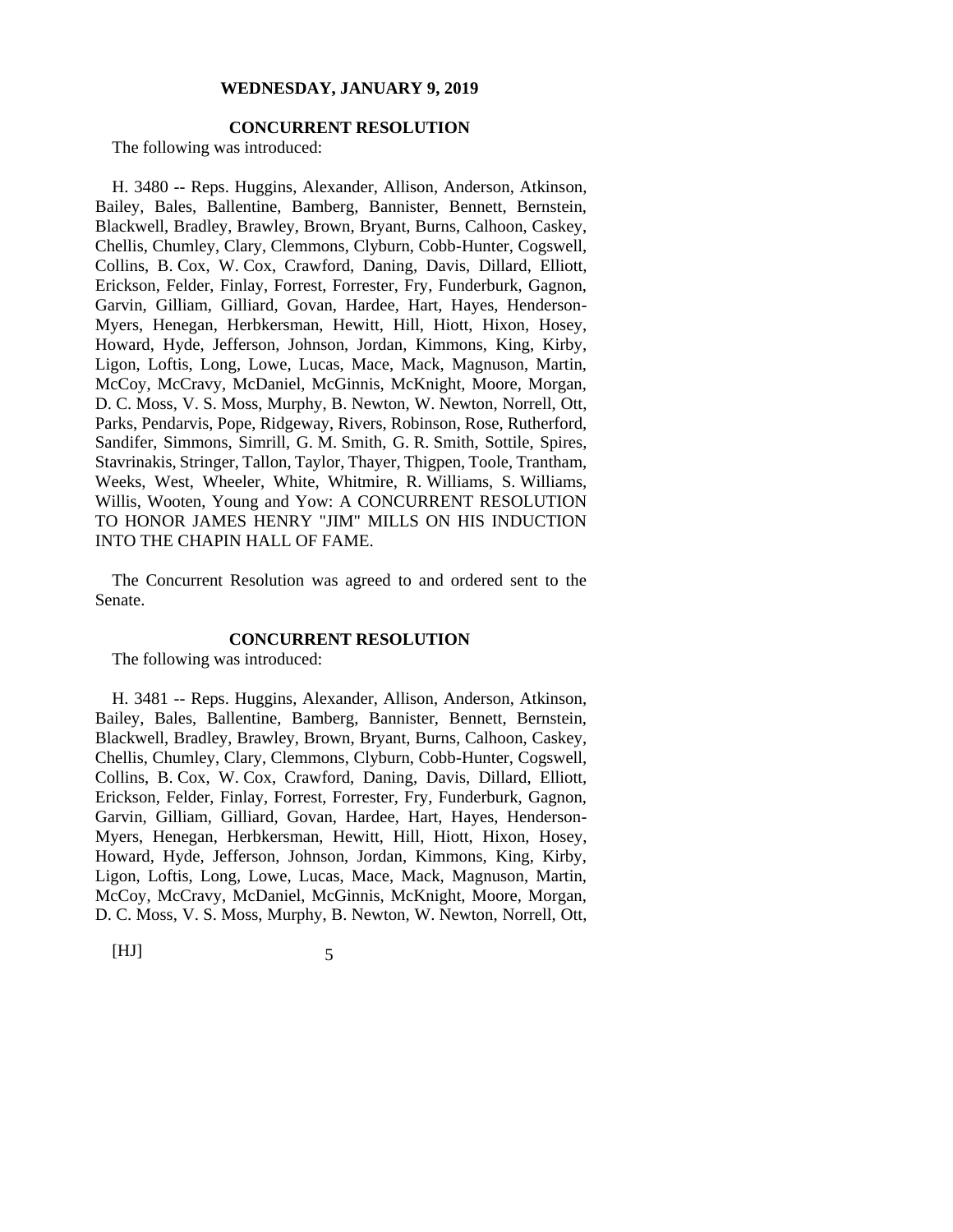Parks, Pendarvis, Pope, Ridgeway, Rivers, Robinson, Rose, Rutherford, Sandifer, Simmons, Simrill, G. M. Smith, G. R. Smith, Sottile, Spires, Stavrinakis, Stringer, Tallon, Taylor, Thayer, Thigpen, Toole, Trantham, Weeks, West, Wheeler, White, Whitmire, R. Williams, S. Williams, Willis, Wooten, Young and Yow: A CONCURRENT RESOLUTION TO HONOR WILLIAM F. "BILL" ZEIGLER ON HIS INDUCTION INTO THE CHAPIN HALL OF FAME.

The Concurrent Resolution was agreed to and ordered sent to the Senate.

## **INTRODUCTION OF BILLS**

The following Bills were introduced, read the first time, and referred to appropriate committees:

H. 3483 -- Rep. Hiott: A BILL TO REPEAL SECTION 3 OF ACT 138 OF 2016 RELATING TO THE AUTOMATIC REPEAL OF STATUTORY PROVISIONS REQUIRING CERTAIN COAL COMBUSTION RESIDUALS BE PLACED IN A CLASS 3 LANDFILL.

Referred to Committee on Agriculture, Natural Resources and Environmental Affairs

H. 3484 -- Rep. Clemmons: A BILL TO AMEND SECTION 27-33- 10, CODE OF LAWS OF SOUTH CAROLINA, 1976, RELATING TO THE DEFINITIONS OF TERMS RELATING TO LANDLORDS AND TENANTS, SO AS TO REQUIRE A "TENANT AT WILL" AND A "TENANT AT TERM" TO EXCHANGE COMPENSATION WITH THE LANDLORD.

Referred to Committee on Judiciary

H. 3485 -- Rep. Jefferson: A BILL TO AMEND SECTION 12-6- 3535, CODE OF LAWS OF SOUTH CAROLINA, 1976, RELATING TO AN INCOME TAX CREDIT FOR MAKING QUALIFIED REHABILITATION EXPENDITURES FOR A CERTIFIED HISTORIC STRUCTURE, SO AS TO REMOVE A PROVISION ALLOWING THE DEPARTMENT OF ARCHIVES AND HISTORY TO ESTABLISH FEES, TO PROVIDE THAT A TAXPAYER CLAIMING THE CREDIT MUST PAY A FEE TO THE DEPARTMENT OF ARCHIVES AND HISTORY FOR THE STATE HISTORIC PRESERVATION GRANT FUND, AND TO PROVIDE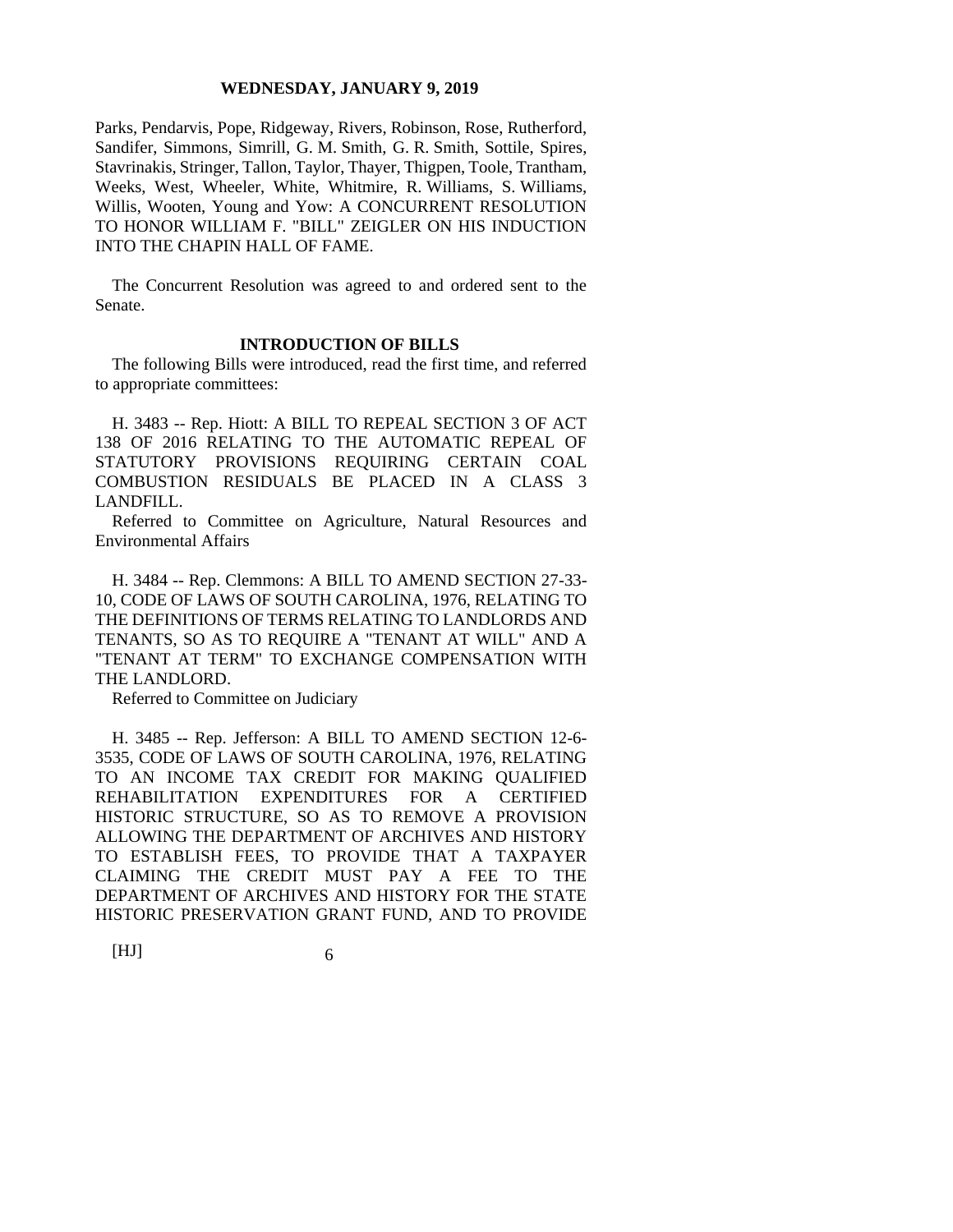# THAT THE DEPARTMENT SHALL DEVELOP AN APPLICATION PROCESS; AND TO AMEND SECTION 12-6-5060, RELATING TO VOLUNTARY CONTRIBUTIONS MADE BY AN INDIVIDUAL BY MEANS OF THE INCOME TAX RETURN CHECK OFF, SO AS TO ADD THE DEPARTMENT OF ARCHIVES AND HISTORY.

Referred to Committee on Ways and Means

[HJ] 7 **ROLL CALL** The roll call of the House of Representatives was taken resulting as follows: Alexander Allison Anderson Atkinson Bailey Bales Ballentine Bamberg Bannister Bennett Bernstein Blackwell Bradley Brawley Brown Bryant Burns Calhoon Caskey Chumley Clary Clemmons Clyburn Cobb-Hunter Cogswell Collins B. Cox W. Cox Crawford Daning Davis Dillard Elliott Erickson Felder Finlay Forrest Forrester Fry Funderburk Gagnon Garvin Gilliam Gilliard Govan Hardee Hart Haves Henderson-Myers Henegan Herbkersman Hewitt Hill Hiott Hixon Hosey Howard Huggins Hyde Jefferson Johnson Jordan Kimmons King Kirby Ligon Loftis Long Lowe Lucas Mace Mack Magnuson Martin McCoy McCravy McDaniel McGinnis McKnight Moore Morgan D. C. Moss Murphy B. Newton W. Newton Norrell Ott Pendarvis Pope Ridgeway Rivers Robinson Rose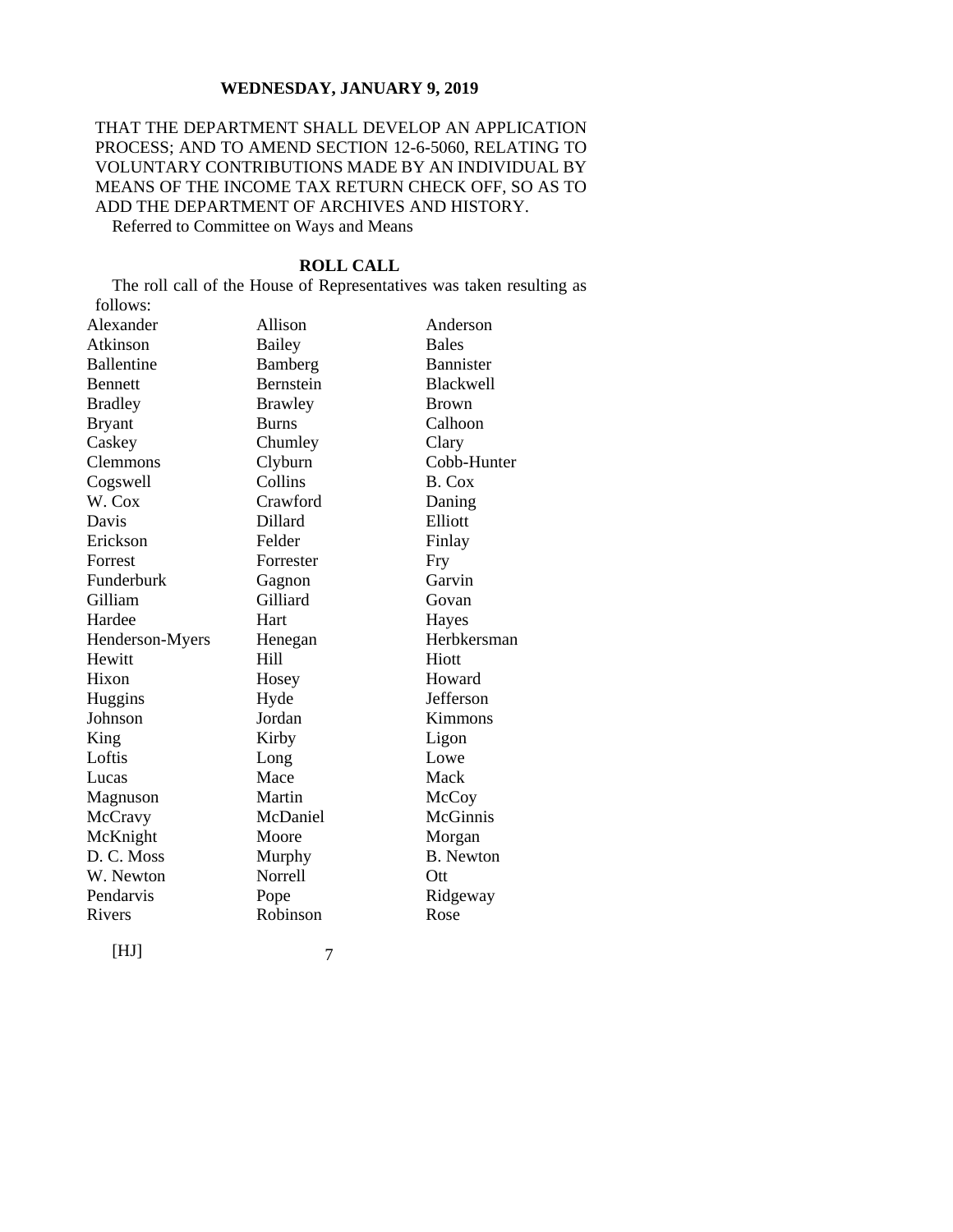Wooten Young

Rutherford Sandifer Simmons Simrill G. M. Smith Sottile Spires Stavrinakis Stringer Tallon Taylor Thayer Trantham Weeks West Wheeler White White Whitmire R. Williams S. Williams Willis

# **Total Present--116**

# **LEAVE OF ABSENCE**

The SPEAKER *PRO TEMPORE* granted Rep. CHELLIS a leave of absence for the day due to medical reasons.

## **LEAVE OF ABSENCE**

The SPEAKER *PRO TEMPORE* granted Rep. PARKS a leave of absence for the day due to medical reasons.

#### **LEAVE OF ABSENCE**

The SPEAKER *PRO TEMPORE* granted Rep. THIGPEN a leave of absence for the day.

### **LEAVE OF ABSENCE**

The SPEAKER *PRO TEMPORE* granted Rep. V. S. MOSS a leave of absence for the day due to medical reasons.

# **LEAVE OF ABSENCE**

The SPEAKER *PRO TEMPORE* granted Rep. TOOLE a leave of absence for the day due to medical reasons.

# **STATEMENT OF ATTENDANCE**

Rep. ROBINSON signed a statement with the Clerk that she came in after the roll call of the House and was present for the Session on Tuesday, January 8.

# **DOCTOR OF THE DAY**

Announcement was made that Dr. John C. Ropp III of Hartsville was the Doctor of the Day for the General Assembly.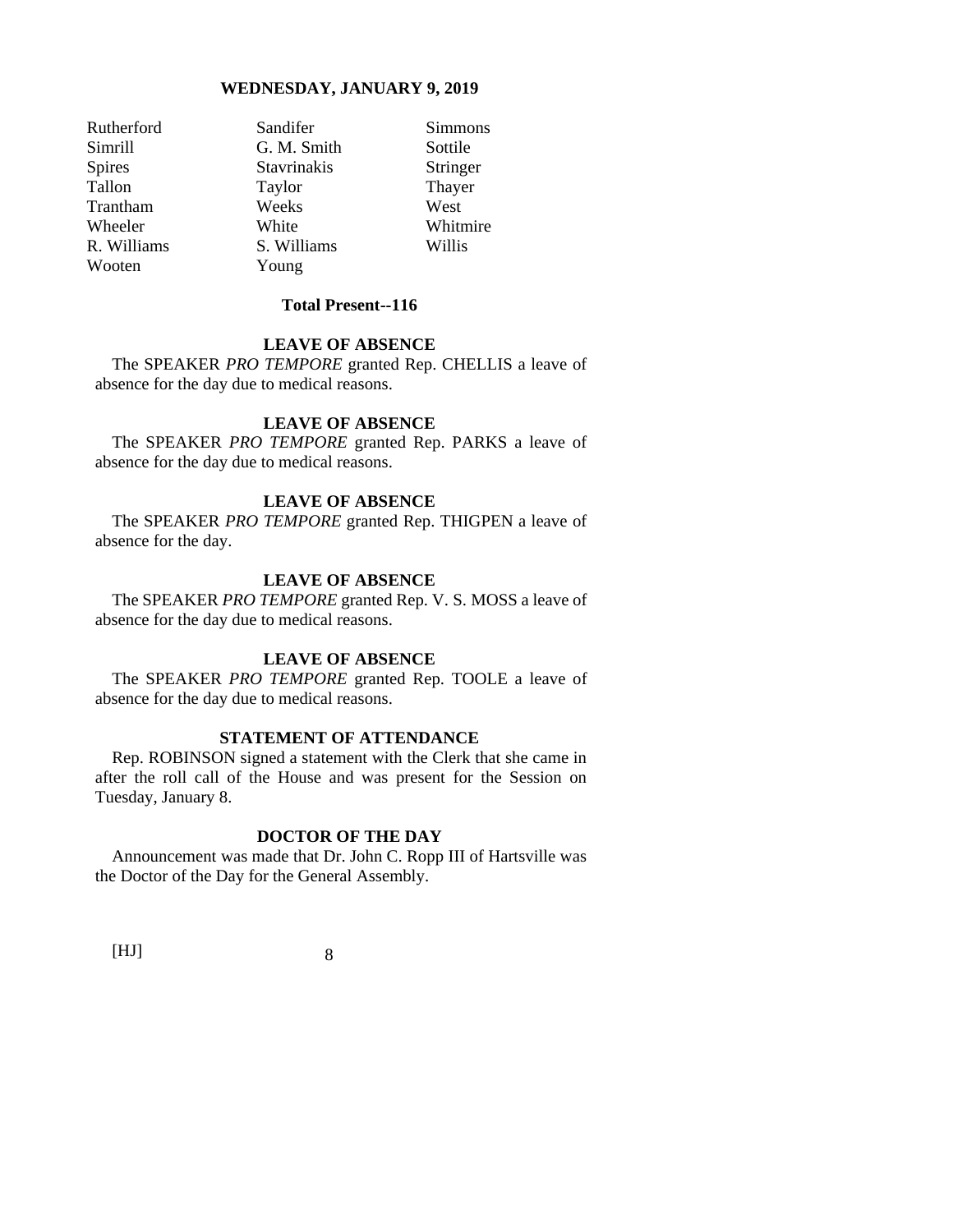# **CO-SPONSORS ADDED AND REMOVED**

In accordance with House Rule 5.2 below:

**"**5.2 Every bill before presentation shall have its title endorsed; every report, its title at length; every petition, memorial, or other paper, its prayer or substance; and, in every instance, the name of the member presenting any paper shall be endorsed and the papers shall be presented by the member to the Speaker at the desk. A member may add his name to a bill or resolution or a co-sponsor of a bill or resolution may remove his name at any time prior to the bill or resolution receiving passage on second reading. The member or co-sponsor shall notify the Clerk of the House in writing of his desire to have his name added or removed from the bill or resolution. The Clerk of the House shall print the member's or co-sponsor's written notification in the House Journal. The removal or addition of a name does not apply to a bill or resolution sponsored by a committee."

| <b>CO-SPONSOR ADDED</b> |
|-------------------------|
|-------------------------|

| H. 3017        |
|----------------|
| ADD:           |
| <b>FORREST</b> |
|                |

# **CO-SPONSOR ADDED**

| Bill Number: | H. 3070 |
|--------------|---------|
| Date:        | ADD:    |
| 01/09/19     | HILL.   |

# **CO-SPONSOR ADDED**

| Bill Number: | H. 3106      |
|--------------|--------------|
| Date:        | ADD:         |
| 01/09/19     | <b>KIRBY</b> |

## **CO-SPONSOR ADDED**

| Bill Number: | H. 3149 |
|--------------|---------|
| Date:        | ADD:    |
| 01/09/19     | HILL.   |

## **CO-SPONSOR ADDED**

| Bill Number: | H. 3166        |
|--------------|----------------|
| Date:        | ADD:           |
| 01/09/19     | <b>FORREST</b> |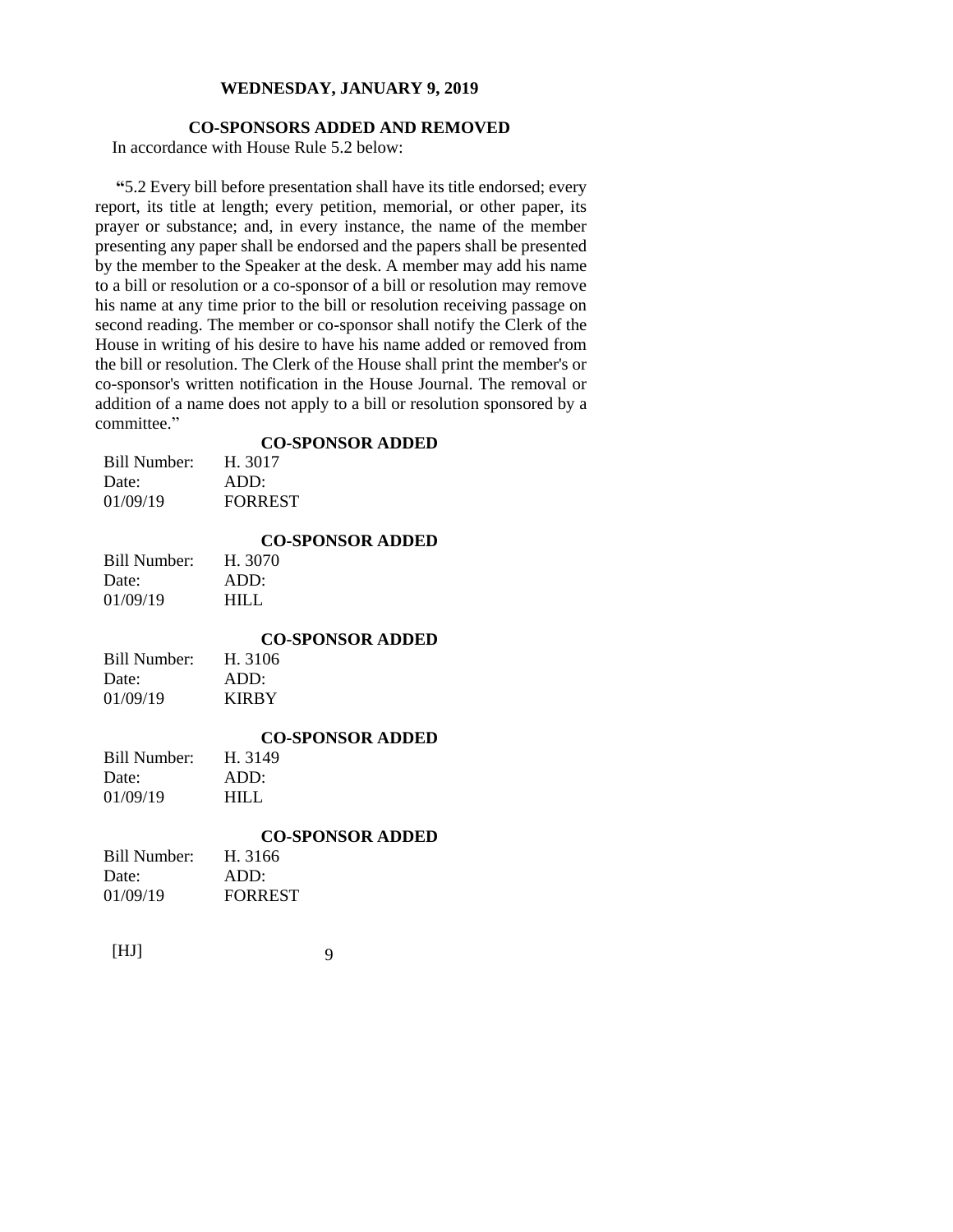|              | <b>CO-SPONSOR ADDED</b> |
|--------------|-------------------------|
| Bill Number: | H. 3295                 |
| Date:        | ADD:                    |
| 01/09/19     | HIL L                   |
|              |                         |

**CO-SPONSOR ADDED** Bill Number: H. 3304 Date: ADD: 01/09/19 KIRBY

## **CO-SPONSOR ADDED**

| Bill Number: | H. 3322                |
|--------------|------------------------|
| Date:        | ADD:                   |
| 01/09/19     | GILLIARD and JEFFERSON |

| <b>CO-SPONSOR ADDED</b> |                                 |  |
|-------------------------|---------------------------------|--|
| Bill Number:            | H. 3449                         |  |
| Date:                   | ADD:                            |  |
| 01/09/19                | KIRBY, FORREST, YOUNG and HIXON |  |

Rep. BANNISTER moved that the House adjourn upon completion of the Governor's inauguration to meet at 10:00 a. m. tomorrow, which was agreed to.

# **INAUGURAL PROGRAM**

*Processional* 282nd Army Band, Fort Jackson, Columbia Chief Warrant Officer 3 George T. Bauer, *Commander*

I. General Assembly II.Court of Appeals III. Supreme Court IV. Congressional Delegation V.Dignitaries VI. Former Governors of South Carolina VII. Inaugural Chairmen VIII. University and College Presidents IX. State Officers X.Lieutenant Governor

 $[HJ] \t10$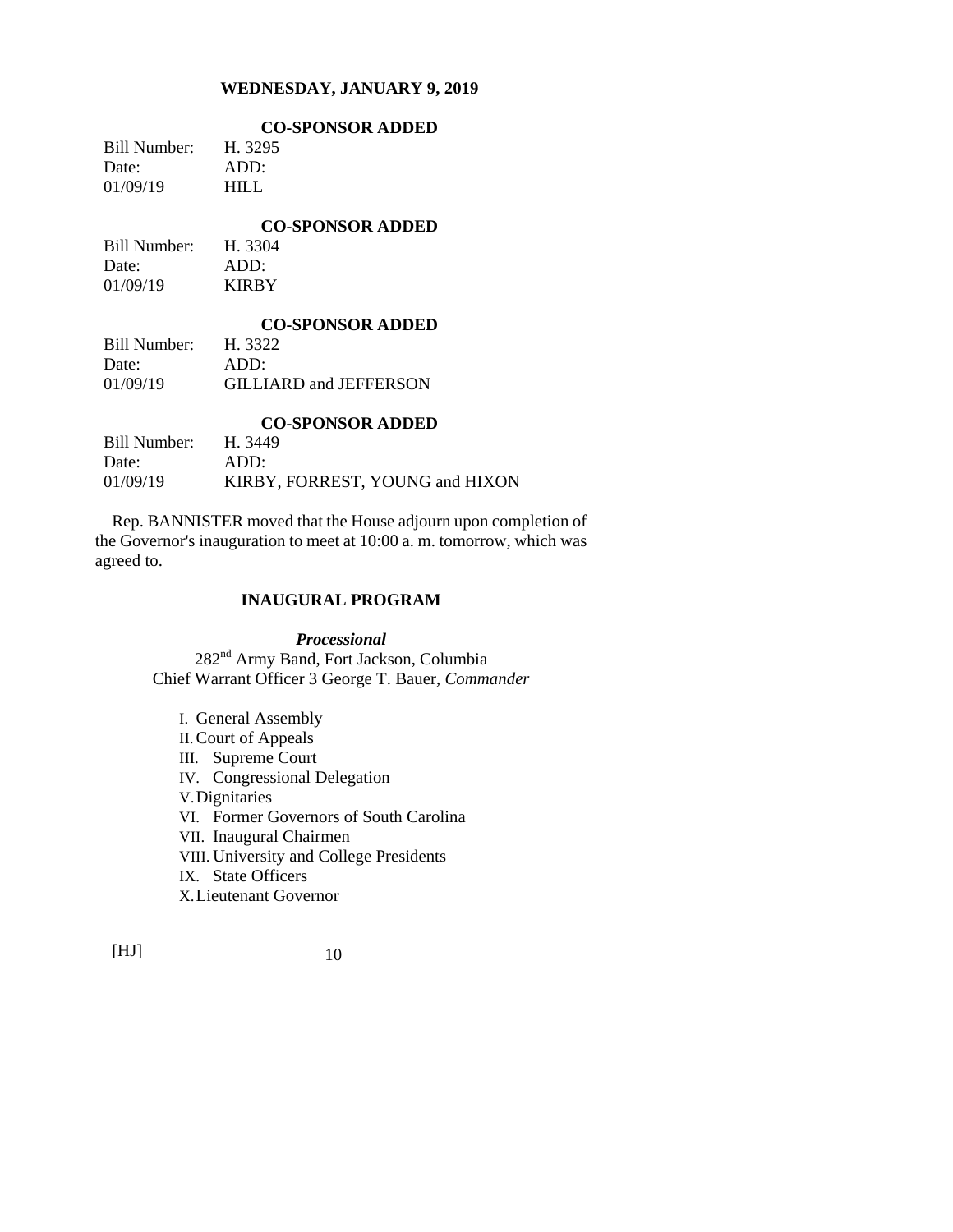XI.

XII. Governor

Escorts – Cadets from The Citadel

#### *Ceremony*

# THE HONORABLE HARVEY S. PEELER, JR.

President of the Senate, Presiding

Welcome The Honorable Harvey S. Peeler, Jr. Invocation Dr. Leon Winn *Rock Hill Baptist Church, Manning* Presentation of the Colors The Citadel Color Guard Pledge of Allegiance Maj Gen James E. Livingston MOH, USMC, ret.

Star Spangled Banner *Francis Scott Key and John Stafford Smith* Dr. Richard Conant, DMA "Gloria" *Paul Basler*

"America" *arr. Mary McDonald* The Hammond School Select Ensemble Steven Hillard, *Director Accompanied by the 282nd Army Band* for "America"

# **ADMINISTRATION OF THE OATH TO THE OFFICE**

Lieutenant Governor Lieutenant Governor-Elect Pamela Sue Evette *by Justice John W. Kittredge*

# **STATE OFFICERS**

*by Lieutenant Governor Pamela Sue Evette* Secretary of State The Honorable Mark Hammond State Treasurer The Honorable Curtis M. Loftis, Jr. Attorney General The Honorable Alan M. Wilson Comptroller General The Honorable Richard Eckstrom Superintendent of Education The Honorable Molly Mitchell Spearman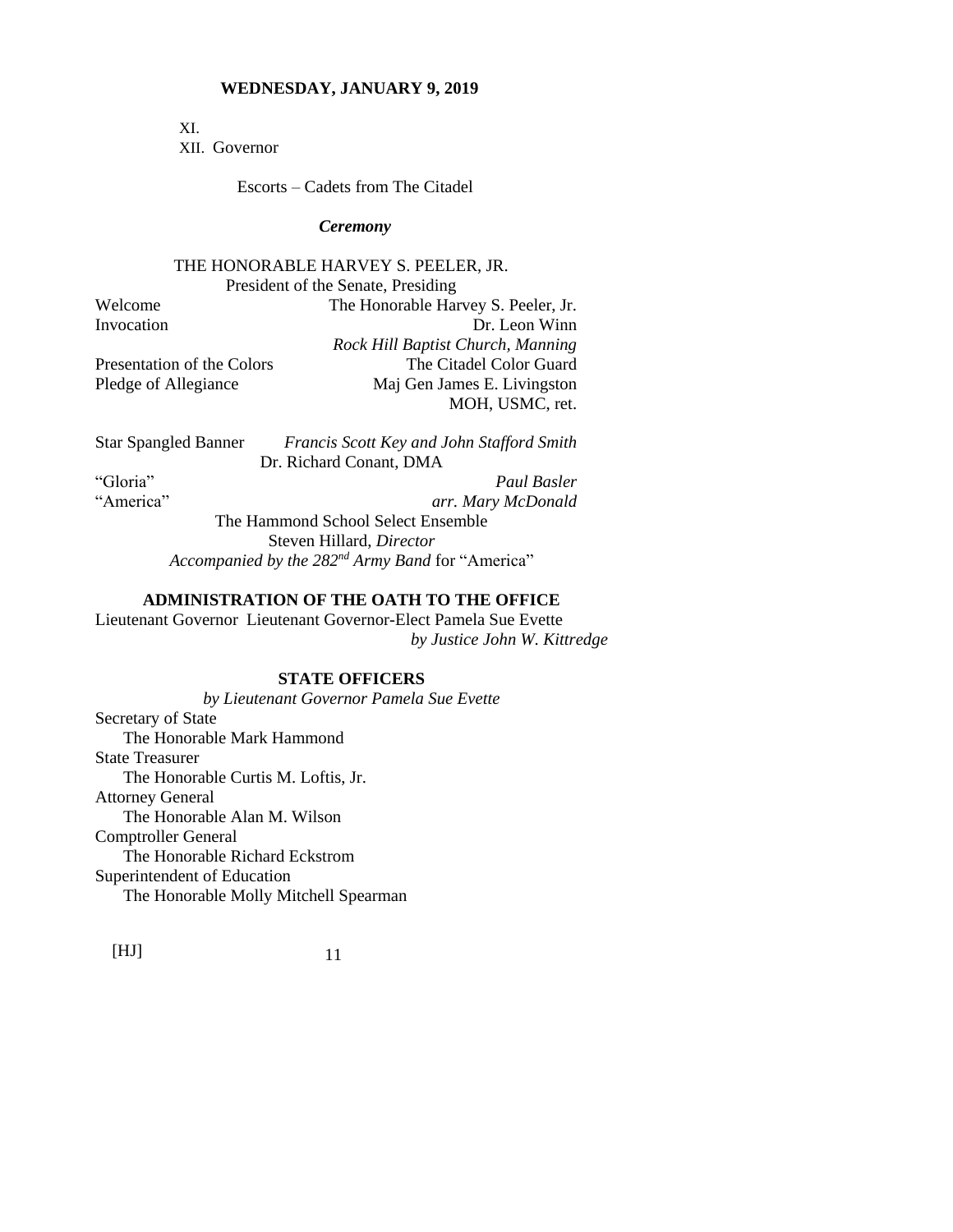Commissioner of Agriculture The Honorable Hugh E. Weathers

"Three Patriotic Treasures" *arr. Greg Gilpin* Lakewood High School Concert Choir Tamala Hammond, *Director* with guest singers from Morris College, Herbert Johnson, *Director of Choirs*, D'Andre Riley, Eric McClam and Ben Way

"Arise Beloved" *Rosephanye Powell* Claflin University Concert Choir Dr. Jason Dungee, *Conductor*

## **ADMINISTRATION OF THE OATH TO THE GOVERNOR**

The Honorable Henry Dargan McMaster *By Chief Justice Donald W. Beatty*

# **INAUGURAL ADDRESS**

*The Honorable Henry Dargan McMaster His Excellency, Governor of South Carolina*

GOVERNOR HENRY McMASTER: It is another beautiful day in South Carolina. Thank you for coming.

Words cannot express the pride and joy I have to be the governor of the great state of South Carolina. It is exhilarating and humbling. An honor and a privilege. My family and I thank you.

We are players in a fascinating human history spanning centuries and enveloping all people and countries. This history has many elements, but the one constant is the presence of economic competition: Competition - sometimes rising to warfare - for land, markets, populations, for resources, all with which to prosper and grow.

That economic competition today is the greatest the world has ever known. It is not only competition with foreign companies, but with foreign nations and their governments as well.

It is sophisticated and instant, involving tariffs, taxes, technologies, data analytics and logistics. It is fierce, and it offers reward and security for those who succeed. It is also between states.

Viewed in the context of economic competition, it is clear what we must do for future generations of South Carolinians. We must compete. We must win.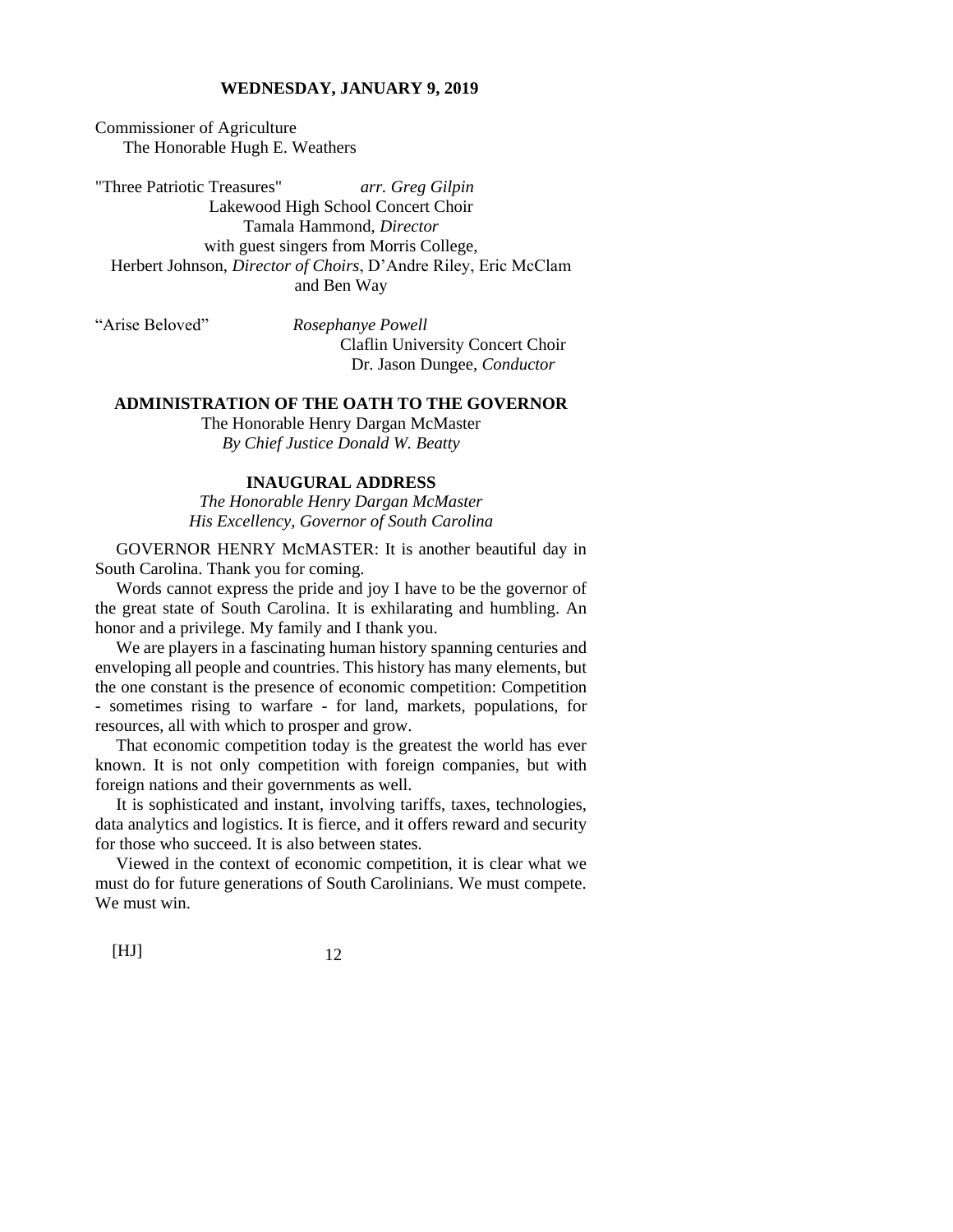This is our time. South Carolina is winning. And we will keep winning.

Great football coaches have said that the worst mistake a player can make is to fumble the ball.

And as the Clemson Tigers just showed the world - South Carolina produces superior teamwork. We will not fumble the football.

As your governor, my game plan is to be bold, to coach a team of talented players who make their teammates better players - in practice, preparation and then on the field of competition.

My game plan for South Carolina requires changing our offensive plays on education. It means putting a strong defense on the field that tackles regulations, keeps high taxes off the field and protects our environment like it is the end zone.

There is no doubt that for years we have been winning. By "we," I refer to South Carolina.

That means trailblazers and leaders - many of whom are here today. Business leaders. Public servants. Educators. Innovators. Doctors and nurses. Veterans. First responders and those upcoming.

For me, "we" means the five million men, women and children of South Carolina.

In the two years I have been in this office, we have announced over \$8 billion in new capital investment and over 27,000 new jobs.

Today, our agricultural base is accelerating, our tourism industry is thriving and we have become a major high-tech manufacturing hub.

We are the nation's top exporter of tires - and of completed automobiles.

Our average annual manufacturing employment growth is 16% - the highest in the southeast.

Over and over we are recognized as one of the best places in the country to do business - and to visit or vacation.

To continue and accelerate this economic prosperity, we must keep taxes low, eliminate suffocating regulations, and invest in infrastructure. Surpluses in state government revenues don't mean we have to spend it all; it means prioritizing the most critical needs then rebating what's not needed back to the taxpayers. That's what I intend to do.

Continued economic prosperity requires reforming our state's tax code. It requires reforming our State's marginal income and corporate tax rates to keep South Carolina competitive for jobs, investment and talent.

Prosperity requires that we increase our investment in developing a skilled workforce to fill the demands of today and tomorrow.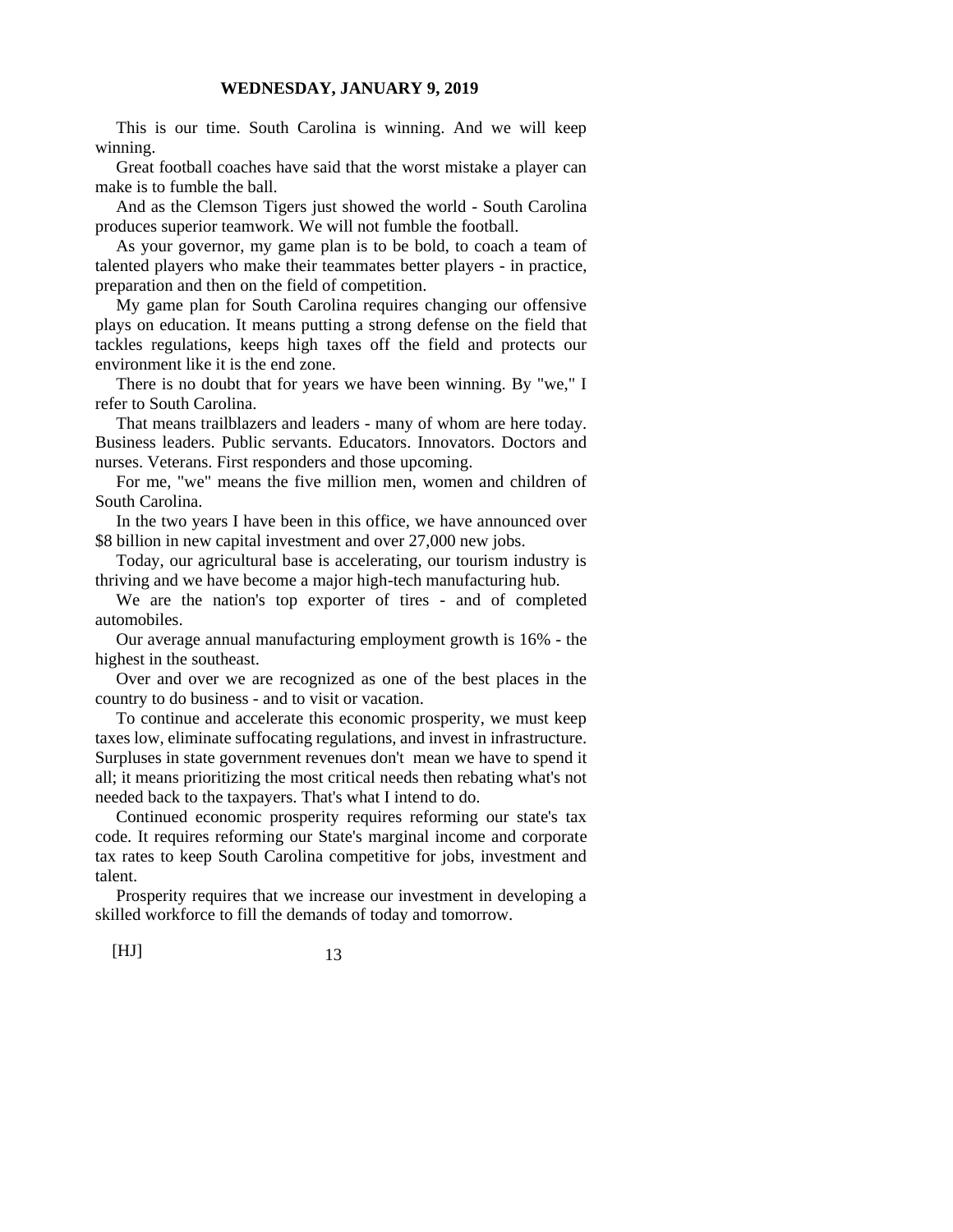The skills required in today's modern workplace require us to stay ahead of demand and adapt with rapid advancements in technology. Modern manufacturing plants and assembly lines have transformed into intricate computerized environments driven by advanced robotics, artificial intelligence, and sophisticated logistical delivery systems designed to deliver finished products around the world. Made in South Carolina.

It also requires that we invest in skilled workers in the trades plumbing, masonry, carpentry, and others. Materials, methods and tools have changed. Skilled workers are in such high demand today that we have to go out of state to recruit them.

Right now South Carolina has 60,000 of those highly paid jobs looking for people. Our competitors have the same problem.

For decades every family's goal was for their children to go to college, which meant a four-year college degree. Higher education was – and still is – the key to success. But now we know that economic prosperity does not necessarily require a four-year degree.

Economic prosperity can be achieved through two-year associate degrees and a multitude of certificates from our State's technical colleges.

Our technical college system is the best in the country. It is unique, with readySC training employees for our State's manufacturers and with bachelor's degrees in applied manufacturing.

South Carolina's technical colleges are assets of enormous opportunity for our future!

So, we must also increase our investment in developing this skilled workforce. Additional workforce scholarships, grants and partnerships between our technical schools, high schools and local businesses will expand our state's pipeline of talent, as will partnerships between our research universities and manufacturers.

A strong, skilled workforce ensures economic prosperity for all South Carolinians. We must be bold, aggressive, alert, and we must think longterm.

We must also commit ourselves to providing the highest quality education for South Carolina's children if we are to continue to compete in the future for jobs and economic prosperity.

Here's a pertinent example from sports competition: NASCAR racing in Darlington.

In 2003, after 400 miles with average speeds topping 125 miles per hour, including yellow flags and pit stops, Ricky Craven in a number 32 Pontiac beat Kurt Busch in a number 97 Ford by two one-thousandths of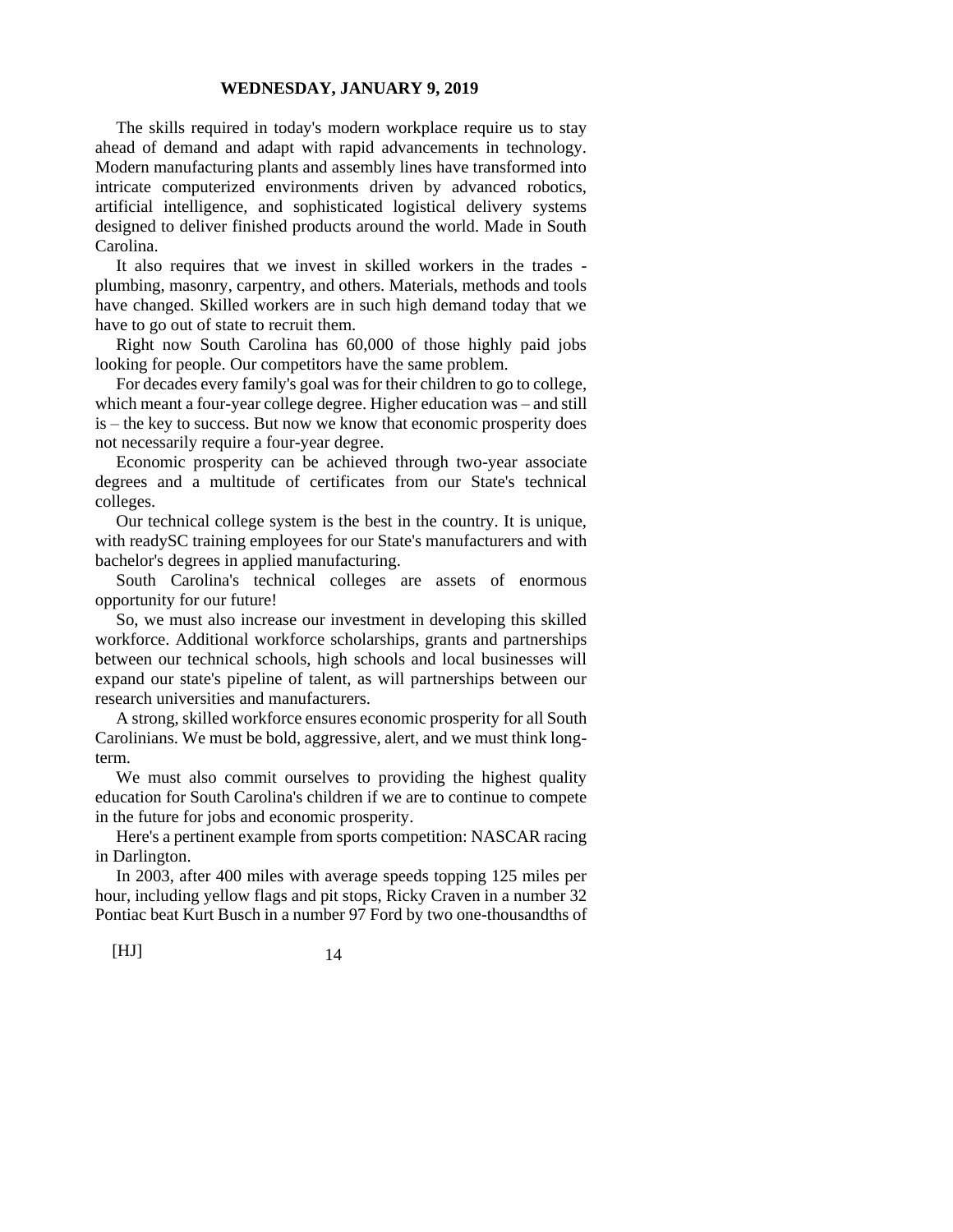a second. In distance, that would be the thickness of the paint on the front bumper.

If one of Mr. Craven's tires had been even a little bit flat, he would have lost.

Similarly, our state will never excel and succeed to our fullest potential if parts of our state are "flat" – or not performing. If we are bold and prepare for the race in front of us - South Carolina will beat the competition every time.

Months ago, I had a conversation with the district superintendent of one of our rural counties. Education suffers there, and once grown, young people are leaving. There is nothing for them there, except family.

Asked what the impact would be of a manufacturing company seeking 500 workers for a new plant in her county, which has none, she said - "It would change everything!"

That is what we intend to do: Change everything. My pledge to you today is that the words "Corridor of Shame" will soon be a fading memory.

This will require a state-backed economic development commitment to bring jobs to these communities by providing infrastructure in rural areas - not only in water, sewer and roads, but in school buildings and facilities. This will provide the spark. We must be bold.

Being perceived as weak in education is not good. But, being perceived as not committed to fixing it is disastrous. We will fix it and we will keep winning.

Coupled with the empowerment of investment - both private and public - envisioned by Jack Kemp twenty years ago and brought to reality by Senator Tim Scott with the creation of opportunity zones – we now have additional power to unleash the free market and public investment – to defeat the enemy of progress known as poverty.

We must also recruit and build the best team of teachers and educators in the country. This will require imagination and determination.

It will require providing South Carolina's teachers with compensation that is competitive – in the southeast and across the nation.

We must also embark on providing bold reform: Reforming education funding. Making our schools safe with school resource officers and mental health counselors. Restoring old-fashioned discipline in the classroom. Common sense relief for our teachers from testing, forms and paperwork. Consolidating school districts and giving our state superintendent the authority to remove and replace nonproductive school boards.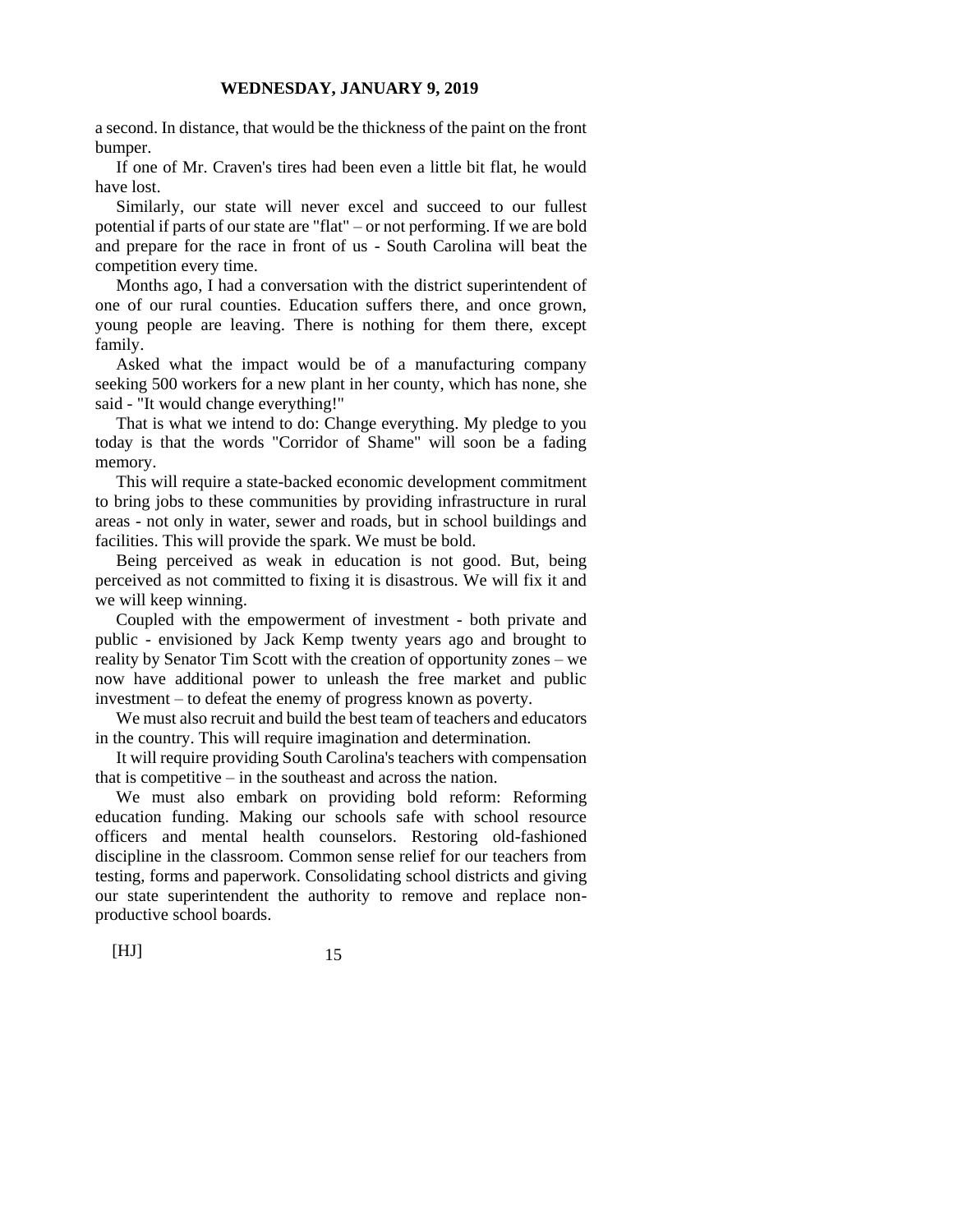Over the years in the education debate, the riddle about "the chicken or the egg" always comes up. Which comes first? Is it the strong family, the job or the education? We don't know. But we do know that if we lack any one of the three – strong families, jobs or education – we will not have the other two.

In short, we know that our success in today's world-wide economic competition depends on our intellectual capacity, training, research and development, knowledge, innovation and imagination. In a word, on our brain power. That is why South Carolina's commitment to education must be second to none in the United States.

Finally, we must endeavor to always protect our State's environment, our spectacular natural resources.

This land, as noted by the explorers for kings and queens, is lush, fertile and brimming with abundance in plant and animal life. It is irreplaceable. The obligation and privilege of our generation and others is to use it, cultivate it, develop it and also to protect it and encroach upon it only gently.

Our economic growth and the preservation of our natural environment are not opposing objectives which must be balanced as in a competition, one against the other. Instead, they are complementary, intertwined and inseparable, each dependent on the other.

To these ends, I recently established the South Carolina Floodwater Commission. It is unique in the United States. The commission's purpose is to provide guidance, solutions and opportunities presented by inland and coastal flooding and all that entails. Its scope will be global, to be applied here.

Economic prosperity requires that we address water in a comprehensive fashion - whether it is flooding, sea rise, aquifer depletion or upstream withdrawal. Make no mistake – a plentiful water supply is essential to our manufacturing, agricultural and tourism industries as well as our quality of life – so we must work diligently and intelligently, and we must plan for the long-term.

And let me assure you that I will firmly stand against all efforts to endanger the future of our pristine coastline, our beaches, our sea islands, our marshes and our watersheds.

In closing, let me say two things:

First, to the members of the General Assembly: We – among ourselves – are not competitors. We are all on the same team - with the same ultimate goal – which is the prosperity and happiness of the people of South Carolina.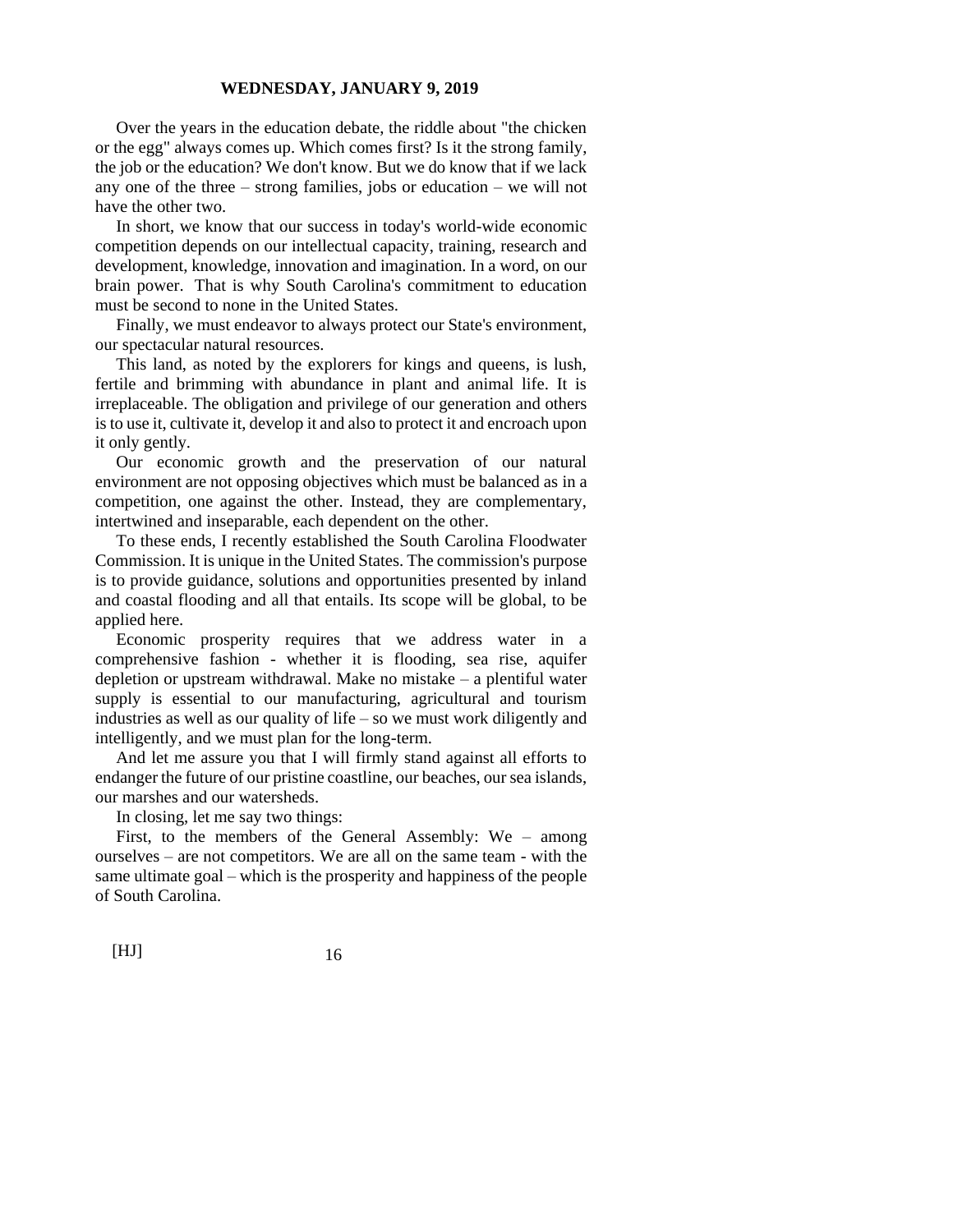And, second, but foremost, to the young people of South Carolina, let me say: I see before us the brightest of futures. But we must think big, have confidence and be bold. We will do things we have not done before. And we will succeed.

May God bless you, the great state of South Carolina and the United States of America.

*"Redeeming Love, Repeated Praise" (A Sacred Harp Trilogy, 2010) Robert J. Powell*

The South Carolina Governor's School for the Arts & Humanities Choir Dr. David Rhyne, *Conductor*

Benediction The Reverend Dr. Derek W.H. Thomas *First Presbyterian Church, Columbia*

## *Recessional*

"God Bless America" *Arr. Keith Christopher and John Moss* Claflin University Concert Choir The South Carolina Governor's School for the Arts & Humanities Choir The Hammond Select Ensemble Lakewood High School Concert Choir Dr. Jason Dungee, *Conductor Audience invited to participate as directed*

I. Governor

II.Lieutenant Governor III. State Officers IV. University and College Presidents V.Inaugural Chairmen VI. Former Governors of South Carolina VII. Dignitaries VIII.Congressional Delegation IX. Supreme Court X.Court of Appeals XI. General Assembly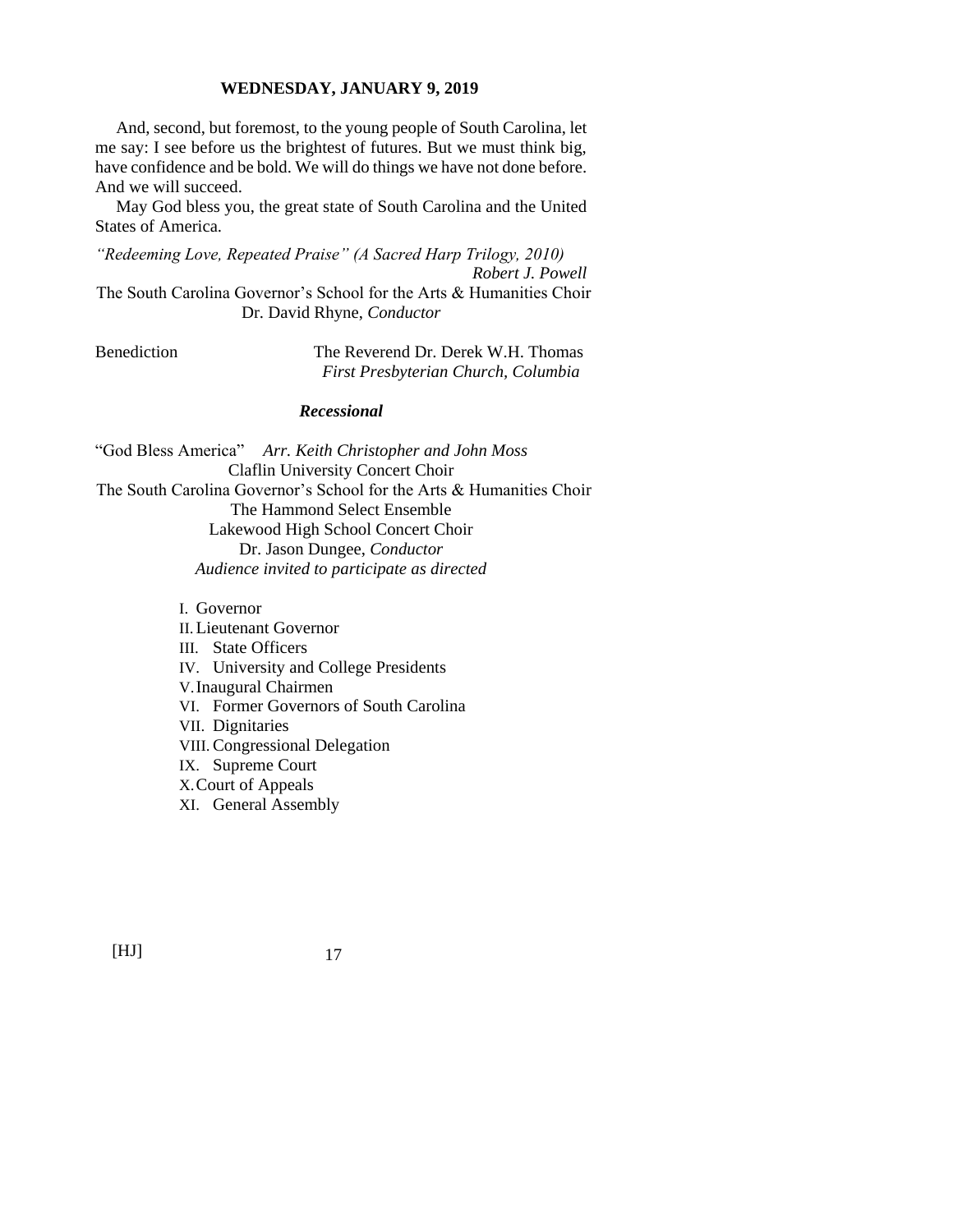# **ADJOURNMENT**

At 12:45 p.m., the House, in accordance with the motion of Rep. FINLAY, adjourned in memory of former Representative Thomas Moffatt Burriss, Sr., to meet at 10:00 a.m. tomorrow. \*\*\*